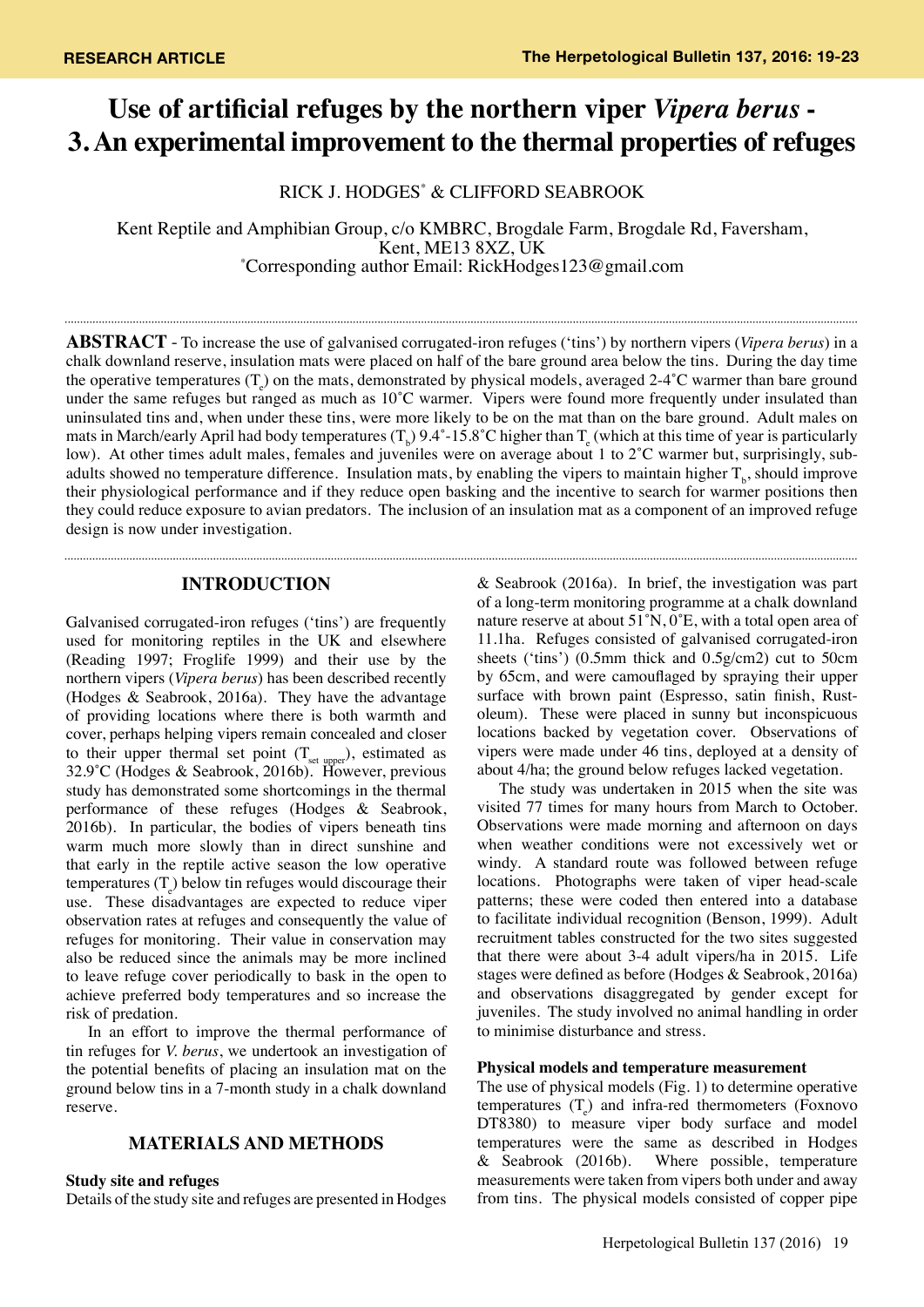(ID 20mm, wall 1mm thick, length 150mm) flattened so that about 40% of surface was in contact with the substrate beneath, sprayed with grey paint (Surface primer, matt, Rust-oleum), sealed at either ends with silicon sealant and fixed into the ground with two overlapping strands of wire. A total of 22 tins had models on the ground beneath them and seven also had models on the insulation mat. These seven tins also had two other closely located models, one exposed to direct sunlight and one in the permanent shade of taller vegetation. The temperatures of all models were recorded routinely using an infra-red thermometer at least five times a month in the period 09.00h to 13.00h. Additionally, temperature measurements of vipers under tins also included measurement of any corresponding models. All times given for temperature measurement are Greenwich Mean Time (GMT).



**Figure 1.** Adult male *V. berus*, below a tin refuge (removed) and resting on an insulation mat. Photograph taken just after body temperature measured; on the left hand side is a physical model for determination of operational temperature.

Temperature loggers (Gemini TK-4014, TinyTag Talk 2, accuracy  $\pm 0.4^{\circ}$ C) were used to compare temperatures under tins (on bare ground and on the insulation mat) and elsewhere in direct sunlight and in shade of vegetation. They were used over the course of a day and set to read at 10 minute intervals. The loggers were placed in aluminium cylinders (10cm by 4cm), painted with the same grey undercoat as the physical models, and flattened on one side to increase contact with the ground. The cylinders were held in place using metal skewers and under the tin positioned beneath one of the convex corrugations but not touching the tin.

## **Below tin insulation**

Insulation mats (Fig. 1) measured 30cm x 50cm and consequently covered one half of the ground beneath a tin, the other half was left as bare ground. The mats were prepared from two layers of bubble foil plastic insulation (Baird double aluminium bubble foil insulation 200g/m2 and  $RSI = 2.93$ ) held together by parcel tape and sprayed above with brown paint for camouflage (Espresso, satin finish, Rust-oleum). The insulation mats were placed alternately under 23 refuges (referred to as insulated tins), leaving 23 without mats (referred to as uninsulated tins).

In this way two different comparisons can be made. First, the numbers of vipers recorded under insulated tins can be compared with those under uninsulated tins (are refuge positions with mats favoured over those without?). Second, for insulated tins the numbers of vipers resting on mats can be compared with those resting on the bare ground (are mats preferred to the ground?).

#### **Statistical analysis**

Differences between numbers of vipers using insulated and uninsulated tins and using or not using mats under insulated tins were tested for statistical significance by the Mann Whitney U test and the heterogeneity of body temperature measures of the different viper life stages was examined using Kruskal-Wallis one way analysis of variance (Siegal, 1956). The statistical significance of simple linear correlation coefficients (r) was determined from standard tables (Bailey, 1966). Differences between the numbers of viper life stages on mats and the on bare ground under insulated tins were evaluated for statistical significance using  $\chi^2$  tests (Siegal, 1956). Differences were treated as statistically significant when the probability of them occurring by chance was 5% or less ( $p \le 0.05$ ).

#### **RESULTS**

# **Observations on the T<sup>e</sup> of insulated tins**

During each month of the study, temperature measurements from 09.00h to 13.00h showed that models on insulation mats were on average always warmer than those on bare ground (Fig. 2). Models on mats were on average 4.3˚C warmer; their greatest mean temperature advantage was in June (5.7˚C) and least in October (3.3˚C). It was noticeable that in March there was little difference in the temperature between models on bare ground under tins or in the shade of vegetation but thereafter the models on the bare ground became distinctly warmer (Fig. 2).

□Model on ground under tin ■Model on mat under tin → Model in shade



**Figure 2.** Mean (±sd) monthly temperatures of physical models at seven locations to show differences between operational temperatures under a tin on bare ground or on an insulation mat, or in the shade of vegetation, in the period March to October 2015 (n = number of observations per bar)

As the temperatures of tins increased so the temperature difference between models on the mats and adjacent bare ground became greater (Fig. 3); there was a significant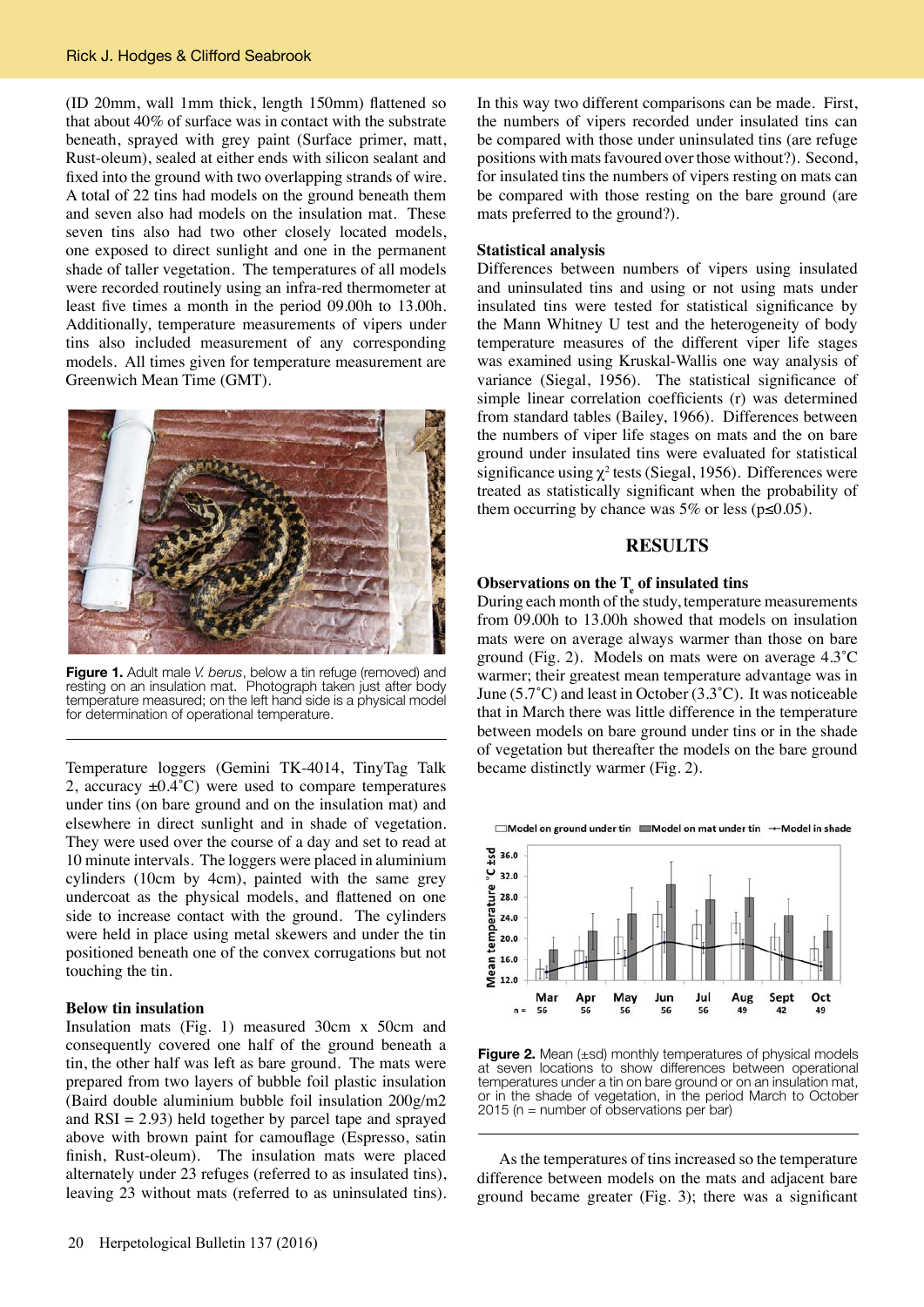positive correlation between the temperature of the tins and the magnitude of this difference ( $r = 0.64$ , df = 54, p<0.001). This relationship was to be expected since rapid rises in temperature of the tin would be expected to have more impact on the model on the mat, which is insulated from the cooling effect of the ground, than on the model on the bare ground.



Figure 3. Difference in temperature between the physical models on the mats or adjacent bare ground plotted against the corresponding temperature of tin refuge they were beneath. Assessed 09.00h to 13.00h from March to October (N=56)

For each of the 8 months of the study (March to October), in the period 05.00h to 18.00h the mean temperature differences between mats and the bare ground under the same tins, recorded by loggers, were -0.5<sup>°</sup>C to just above  $+4^{\circ}$ C (Fig. 4) and from 08.00h to 16.00h were 2 $^{\circ}$ C to 4 $^{\circ}$ C. There were also wide ranging maximum and minimum values (Fig. 4). Negative values, when the insulation mat was actually cooler than the bare ground, occurred from about 17.00h to 09.00h. This appears to result from sharp night time falls in air temperature. In this situation loggers on mats were not buffered by the warmer ground below and so registered lower temperatures.

One possible disadvantage of the insulation mats is that they could heat to temperatures above upper thermal set point  $(T_{\text{set upper}})$  of the vipers (in this case taken as 32.9°C),



**Figure 4.** Mean and range of differences between temperature records of loggers under tins placed on mats or on the ground, recording at 10 minute intervals one day each month from March to October

thus forcing them to seek cooler locations. Inspection of the temperature records from the loggers shows this to be the case for periods of one to nearly five hours in five of the eight months (Table 1). However, only once was  $T_{\text{set upper}}$ exceeded on the adjacent bare ground below the tin and this was for only 2 hours, yielding a very low degrees\*minutes product (Table 1). Consequently, it would be expected that vipers frequently have the opportunity to move from the mat onto the bare ground below the tin to enable them to remain within their preferred temperature range.

**Table 1.** Number of minutes, temperature range, and degree\*minutes, above viper T<sub>set upper</sub> (32.9<sup>°</sup>C) recorded over one day (05.00h to 18.00h) from March to October by temperature loggers placed beneath tin refuges either on an insulation mat or on bare ground.

|        | On mat               |                          |                            | On bare ground       |                          |                            |
|--------|----------------------|--------------------------|----------------------------|----------------------|--------------------------|----------------------------|
| Month  | <b>Mins</b><br>above | Degree<br>range<br>above | Degrees*<br>mins.<br>above | <b>Mins</b><br>above | Degree<br>range<br>above | Degrees*<br>mins.<br>above |
| March  | $\Omega$             |                          |                            | 0                    |                          |                            |
| April  | 290                  | $0.17 - 4.29$            | 613                        | 120                  | $0.03 - 0.91$            | 61.12                      |
| May    | 10                   | 0.22                     | 2                          | 0                    | 0                        | 0                          |
| June   | 290                  | $04 - 446$               | 731                        | 0                    | 0                        | 0                          |
| July   | 60                   | $0.48 - 4.36$            | 169                        | 0                    | 0                        | 0                          |
| August | $\Omega$             |                          | 0                          | 0                    | ŋ                        | O                          |
| Sept   | 170                  | $0.21 - 4.4$             | 471                        | 0                    | ŋ                        | O                          |
| Oct    | 0                    |                          | 0                          | 0                    |                          |                            |

## **Observations of vipers under insulated and uninsulated tins**

There were significantly more vipers (Mann Whitney  $U =$  $3, n = 7, p = 0.009$  recorded at insulated than uninsulated tins (Table 2, a v. b). Vipers were observed at a total of 12 locations under insulated tins and 9 locations under uninsulated tins (i.e. 21 out of the 46 refuge locations were in use by vipers). When vipers were found under insulated tins, twice as many were resting on the insulation mat as on the bare ground (Table 2, c v. d), a statistically significant difference (Mann Whitney  $U = 10.5$ ,  $n = 7$ ,  $p = 0.049$ ).

The majority of observations of adults and juveniles were at insulated tins while the sub-adults (comprising mostly males) were evenly divided between the two (Table

**Table 2.** Number of *V. berus* under insulated and uninsulated tins, and for insulated tins the numbers of observations of vipers on or off the insulation mats.

|               | No. viper records |                                               |                                                           |    |  |
|---------------|-------------------|-----------------------------------------------|-----------------------------------------------------------|----|--|
| Month         | tins (a)          | Under insulated   Under insulated<br>tins (b) | <b>Under insulated tins</b><br>on mat $(c)$ off mat $(d)$ |    |  |
| March         | 3                 | 2                                             | 3                                                         |    |  |
| April         | 12                | 7                                             | 9                                                         | 3  |  |
| May           | 20                | 5                                             | 14                                                        | 6  |  |
| June          | 18                | 8                                             | 10                                                        | 8  |  |
| July          | 11                | 8                                             | 6                                                         | 4  |  |
| August        | 16                | 6                                             | 12                                                        | 4  |  |
| Sept          | 8                 | 2                                             | 4                                                         | 4  |  |
| <b>Totals</b> | 88                | 38                                            | 58                                                        | 29 |  |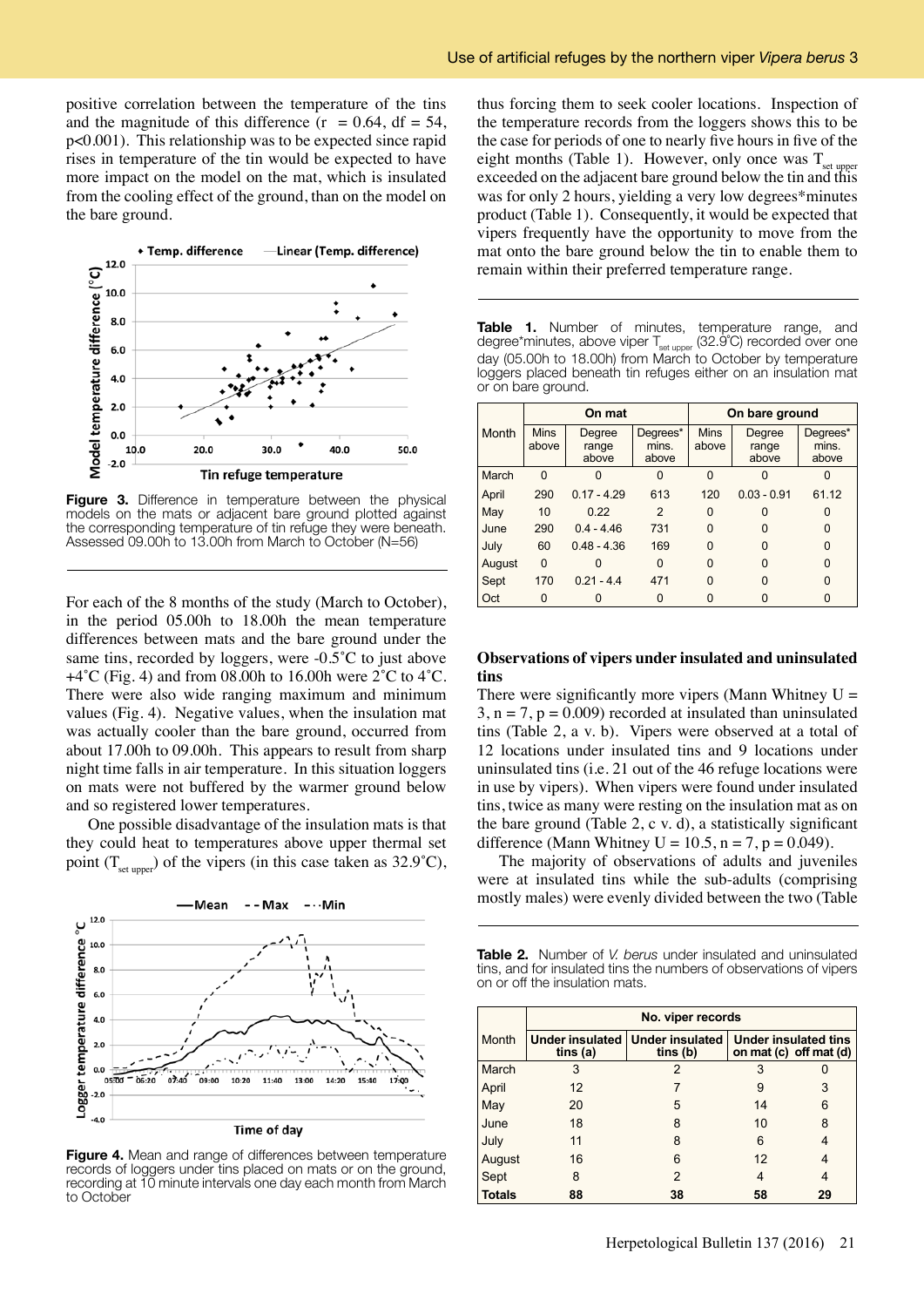3). There was significant heterogeneity between the numerical values for the numbers of vipers using the mat or using the ground below insulated tins ( $\chi^2 = 25.88$ , df = 3, p<0.001). Significantly greater numbers of adults were observed on mats than immatures, while adults themselves differed with significantly more males than adult females, while the sub-adults and juveniles were not significantly different from each other.

**Table 3.** Numbers of records of vipers, by life stage, under insulated tins or uninsulated tins and numbers resting on the insulation mat (not including repeated observations on the same day). Values not followed by the same letter are statistically significant ( $\chi^2$  p<0.05).

|                         | Adult<br>males | Adult<br>females | Sub-adults Juveniles |            |
|-------------------------|----------------|------------------|----------------------|------------|
| Uninsulated tins        | 1              | 11               | 22                   | 4          |
| Insulated tins          | 21             | 31               | 22                   | 16         |
| % at insulated<br>tins  | 95.5%          | 73.8%            | 50.0%                | 77.8%      |
| - of which on<br>mats   | 21             | 23               | 9                    | 5          |
| - of which on<br>ground | 0              | 8                | 13                   | 11         |
| % on insulation<br>mats | $100\%$ a      | 74 2% b          | 40.9%c               | $35.7\%$ c |

The  $T<sub>b</sub>$  of all viper life stages was on average warmer than  $T_e$ , whether under insulated or uninsulated tins (Table 4). There were apparent differences in viper  $T<sub>b</sub>$  between insulated and uninsulated tins; adult males had an average 4˚C advantage under insulated tins, adult females 1.8˚C, juveniles 1˚C but sub-adults were on average 0.7˚C cooler (Table 4). The small number of observations under uninsulated tins precludes statistical comparisons with  $T<sub>b</sub>$ under insulated tins. However, when taken together, the life stages under insulated tins did not show any statistical heterogeneity so further statistical testing was not justified (Kruskal Wallis,  $H = 1.4$ ,  $df = 3$ ,  $p = 0.7$ ). In the case of the adult males the strong advantage under insulted tins resulted from eight high readings (9.4˚ to 15.8˚C of difference) in late March early April. If these eight readings for males are removed from the estimate then the mean difference falls to  $+1.2^{\circ}$ C $\pm 3.0^{\circ}$ , comparable to adult males under uninsulated tins. The large differences in March and April are explained by the particularly low  $T_{e}$  at this time when only males were active, and when only insulated tins were selected. At low  $T_{\rm e}$  the potential difference between  $T_{\text{e}}$  and  $T_{\text{set upper}}$  is large. However, as the season progressed other life stages started to emerge and use tins but the prevailing  $T_e$  rose so narrowing the range from  $T_e$  to  $T<sub>set unper</sub>$ , and reducing the size of any potential differences.

**Table 4.** Mean (±sd) and median temperature deviation ˚C of *V. berus* body temperature (T<sub>b</sub>) from models on bare ground under tins  $(T_e)$ , for uninsulated and uninsulated tins (n = number of temperature measurements including some repeat measures on the same day).

|                     |                        | Adult<br>males                | Adult<br>females           | Sub-<br>adults <sup>1</sup>     | Juven-<br>iles                  |
|---------------------|------------------------|-------------------------------|----------------------------|---------------------------------|---------------------------------|
| Uninsulated<br>tins | Mean±sd<br>Median<br>n | $+14+16$<br>2                 | $+0.4+2.5$<br>$-0.4$<br>15 | $+2.2+3.1$<br>$+0.76$<br>21     | $+1.1\pm2.4$<br>$+0.5$<br>3     |
| Insulated<br>tins   | Mean±sd<br>Median<br>n | $+5.4\pm 6.7$<br>$+3.6$<br>24 | $+2.2+3.7$<br>$+2.5$<br>15 | $+1.5 \pm 3.3$<br>$+0.92$<br>26 | $+2.1 \pm 3.6$<br>$+2.04$<br>16 |

1 Sub-adult females - 2 under uninsulated tins, 4 under insulated tins

#### **DISCUSSION**

The potential for low ground temperatures to limit refuge use suggested that an insulating layer placed between the refuge and ground could offer a thermally more beneficial environment (Hodges and Seabrook, 2016b). More vipers were recorded at insulted tins, which had insulation mats covering half the area below them, than under uninsulated tins. Furthermore, under insulated tins greater numbers of vipers were observed resting on the insulation mat than on the adjacent bare ground. Adult vipers particularly favoured insulated tins, sub-adults were equally divided between insulated and uninsulated tins, while juveniles, although more frequent under insulated tins, were at insufficient numbers to draw firm conclusions. Presumably the higher temperatures offered by the insulation mat either attracted the vipers, especially the adults, to move under the insulated tins and/or resulted in them remaining under these tins for longer.

The adult males emerge from hibernation early in the year and observation in March/early April showed individuals with body temperature  $(T_b)$  9.4°-15.8°C warmer than the operational temperature  $(T_e)$  demonstrated by models on bare ground. Later in the year when  $T_{e}$  was higher, adult males, females and juveniles were on average about 1 to 2˚C warmer when under insulated tins but, surprisingly, sub-adults showed no temperature difference. These values provide some circumstantial evidence of the thermal benefit of insulation mats for males, females and juveniles. The absence of any observed benefits for subadults is perplexing but may be explained by the fact that under insulated tins they were less often seen on mats than the other stages (Table 4). We do not know if this should be interpreted as them using the mats less frequently or that they heat up more quickly and so spend less time on mats. Unfortunately, in 2015 there were insufficient multiple temperature measurements of the same viper on the same day to draw any conclusions about the heating rate of vipers on insulation mats. However, simple logic would suggest it should be at a higher rate than for those vipers resting on the ground.

It might have been predicted that the thermal advantages of the insulation mat would largely be restricted to times when ground temperatures were low and there was plenty of sunshine, i.e. during the early months of the year.